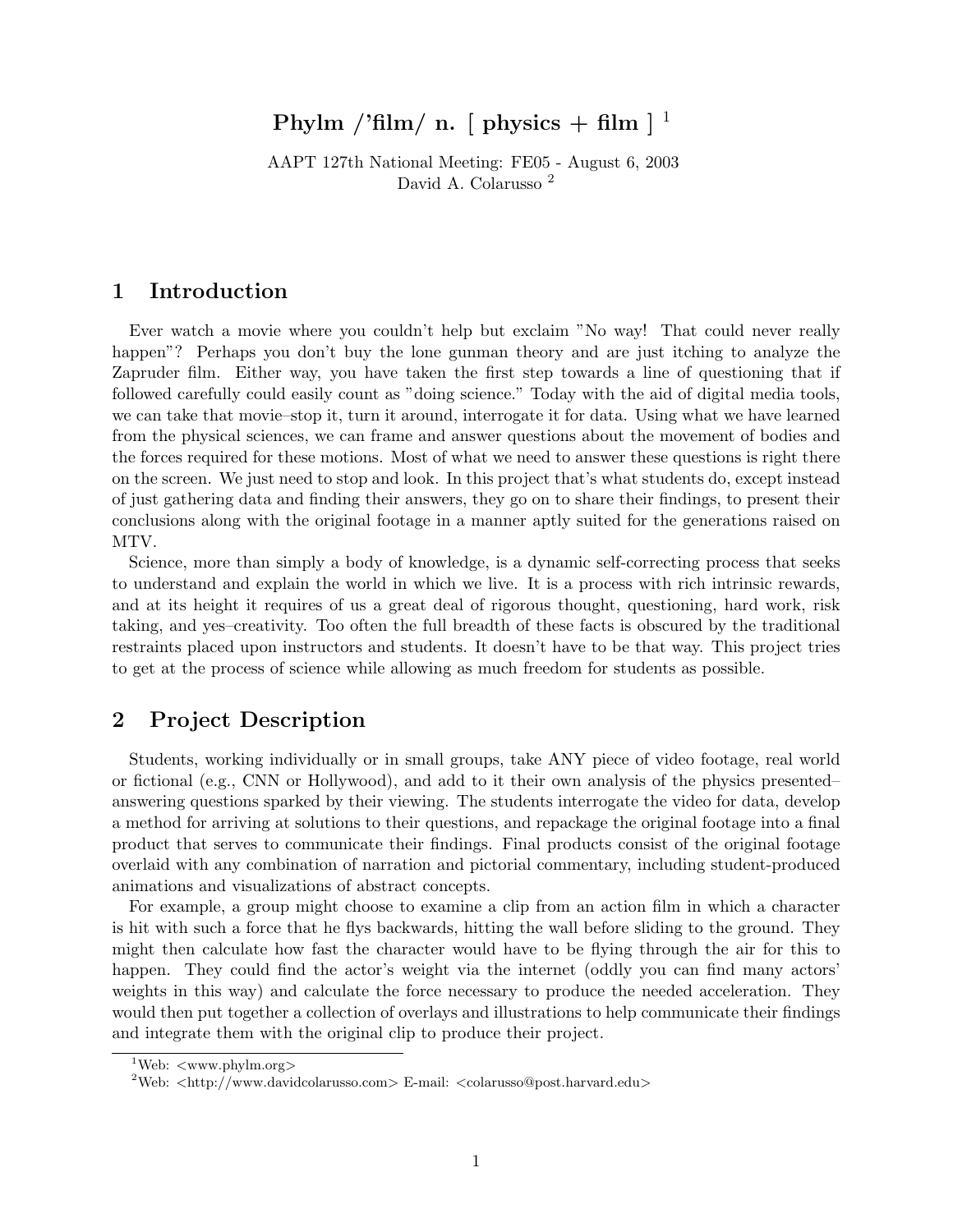# 3 Project Steps

Students should work individually or in small groups of no more than three.

- 1. Show students an example of a project that you have created. This is very important as many students have a hard time visualizing such a project.
- 2. Provide suggestions for topics, and discuss as a class what types of questions they are equipped to answer.
- 3. Have your students choose a clip to examine. They should have some tentative question(s) in mind (e.g., is this event possible, or how much force would such an event require, etc.). Make sure that they will be able to measure or find through research enough data about the system in order to answer their tentative questions. Their questions should be explicit. Encourage them to keep it simple.
- 4. Have students create their own folder and iMovie project. The project should be created in the new folder, and then they should import their clip into iMovie. To import VHS or DVD clips, run the output from a VCR or DVD player through an Analog to Digital Converter. This allows you to import via Firewire straight into iMovie. Newer video tapes and DVDs are now making use of blocking technology to prevent copying. This may prevent you from say, copying a clip onto MiniDV then importing it with iMovie. However, if you are using the clip in accordance with "fair use," you have a legal right to import the material, source: <http://www.techlearning.com/db area/archives/TL/2002/10/copyright answers.html>
- 5. Direct students to print out any frames from which they may be able to gather data (i.e., measure apparent distances, etc.). This can be done in iMovie by having them pause on the desired frame and then choose "File>Save Frame As...." Here they may save the frame as an image which they can then open and print out.
- 6. Have students take measurements of objects in their system with a ruler, pencil, and protractor– measuring directly off of the printout. Be sure to have them take into account perspective. They will need to make assumptions about objects and devise ways to relate the lengths and positions of objects they know to those they do not. Make sure they understand that they will have to make estimates. Discuss how they might choose to do this and what it means for any of their conclusions. Also make use of iMovie to measure the time between events. Simply have the students take note of the differences between the times of events as shown by the displayed time, remembering that it reads out in minutes:seconds:frames and that each frame is 1/30 of a second. Also remind them that sometimes movies do not use real time.
- 7. After they have gathered information about their clip, have students explicitly list out what they do and do not know, and then have them attempt to solve for what they would like to know. If they do not have enough information to solve/answer their question(s), they may have to further interrogate their clip or increase their number of assumptions.
- 8. Having answered their questions about the systems, students should think about any surprises they ran into. Was something more or less plausible than they thought? If so, are they sure they have done their calculations correctly? What about their assumptions? Could they be wrong? By how much? What would that do to their answer(s)?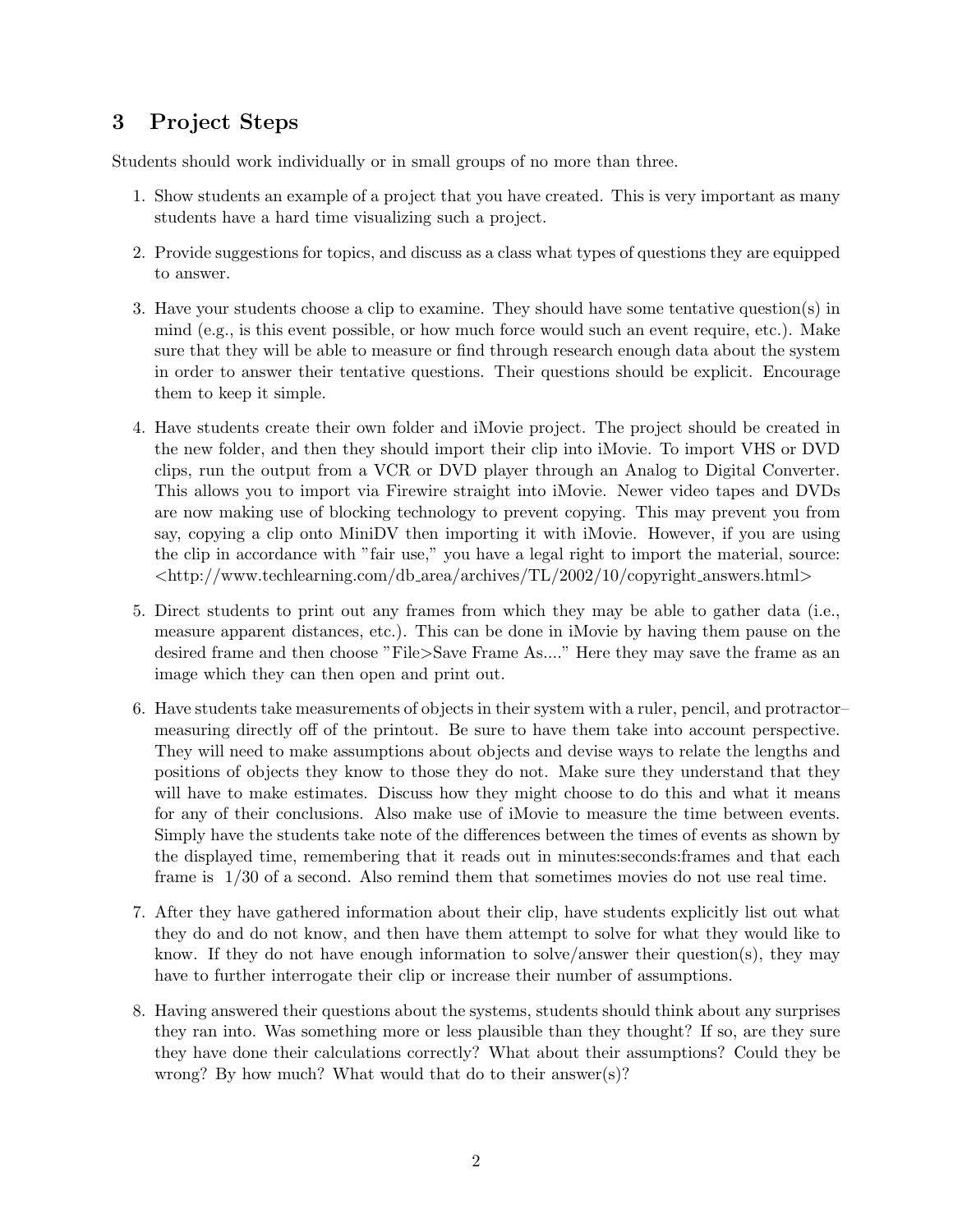- 9. Now your students need to carefully plan out what they would like their final clip to look like. How would they like to share what they have learned? Where will they need visuals? Do they need to slow the clip down at any point or "pause" it? Would they like to replay a part of the clip multiple times? Have them produce two storyboards. Their first storyboard should be of the clip as it stands. Have them draw a "comic strip" of the scene, making a new cell every time the camera angle changes or there is a significant change in the image composition. These will serve as portable versions of their clips that they can take away from the classroom. Their second storyboard should depict their vision for their final product. This one can be worked on away from the computer, using the first storyboard as a reference. Remind them of what they can do: reorder clips; reverse playback direction; slow things down; speed things up; create still frames, overlay narration, etc.
- 10. After they have completed their storyboards, have them begin work on editing their base clip. This is the video they have already imported. They need to cut off any excess from the ends, reorder, and edit any feature they need to now. Once they begin working on their overlays, they will not be able to edit their base clip.
- 11. After they have edited their clips, have them choose "File>Export..." then choose "Export:>To QuickTime" from the pulldown menu, then choose "Formats:>Expert Settings" from the pulldown menu. They should then click "export. A new window will appear. Have them choose "Export>Movie to QuickTime Movie" from the pulldown menu and "Use:Default" from the pulldown menu. By clicking on "Options, they may choose the "Compression Settings. What's important is that the setting they choose allow them to "link to the file from Flash. "Video is a safe choice. Students should then save the file in their own directory with some name they will remember. Have them then open and play the file they just saved to make sure it's what they wanted. If necessary they may tweak their iMovie project and export again to get the desired results.
- 12. They should open Macromedia Flash MX and make the following changes to the Document settings. They can do this by choosing "Modify>Document... then setting the values as follows: Dimensions:  $720px$  (width) X 480 px (height); Background color = black; Frame Rate: 29.97; Ruler Units: Pixels.
- 13. Have them choose "FiIe>Import..." and import the QuickTime movie they created with iMovie. They should be prompted to either "embed the video or "link to external video file. They should choose to "link. They will then be informed that the video requires some number of frames to display its entire length. Have them choose "yes" to automatically inserting the required number of frames.
- 14. The clip should now appear in the flash project. They will not be able to hear the clip. Have them create new layers above the one containing their clip. Here students may begin adding overlays. Be sure to have them periodically save their projects in their folders.
- 15. Have your students add the commentary they have worked out in their storyboards. They may need to refer to the lessons and tutorials available under Flash's "Help menu item for assistance.
- 16. After they have completed their overlays, have them return to the beginning of their projects. Have them create a single frame in a new layer where they should write a short introduction to their piece. Be sure to have them cite the makers of the base clip, giving proper credit. They should include the source film's name, the production house, and the year of release.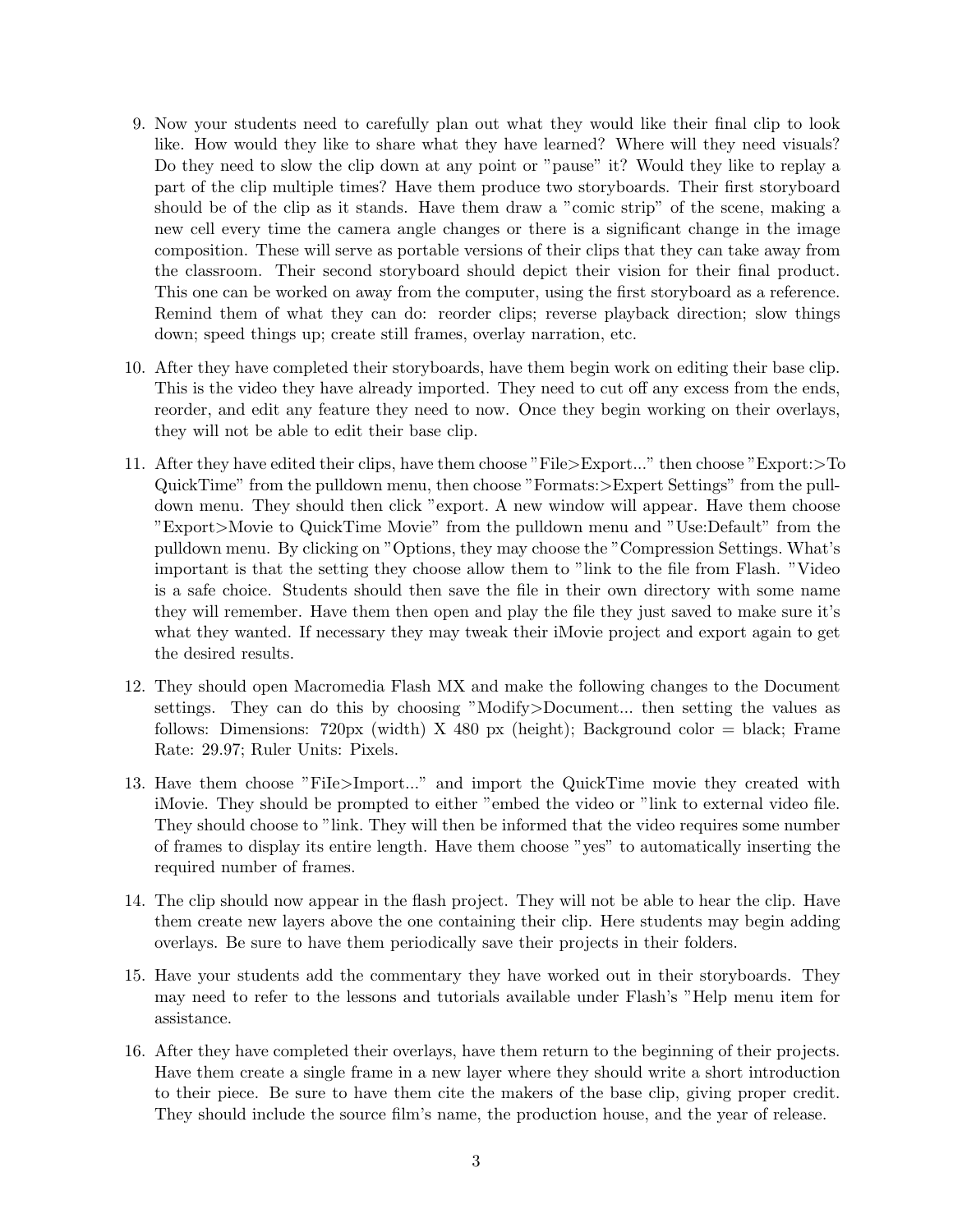- 17. They are now ready to export their projects. Have them Choose "File>Export Movie..." Have the students create a new folder named "final" inside their own folder then save the movie inside this folder. Make sure the Format is "QuickTime and that the QuickTime settings are as follows: Dimensions 720 X 480 ("checked" Match Movie); Alpha: Auto; Layer Auto; Controller: Standard; Playback: Paused At Start; File: Flatten ("checked" Make self-contained).
- 18. Students should view their QuickTime file, making sure it has come out as they expected. If necessary they may tweak their Flash file and export again to get the desired results.
- 19. If the equipment is available and students wish to, they may burn their files to CD or DVD so that they can take their projects with them. This serves as an excellent tangible product that students can look back on after the class.
- 20. Students should also produce a short write-up on how they made their project including all of their measurements, assumptions, and calculations as they most likely will not share all of these on-screen.

# 4 Outcomes

After completing this project, students will be able to:

- Analyze video clips for physical quantities (e.g., speed, velocity, time, etc.) and estimate their values.
- Use research to make reasonable assumptions about quantities that cannot be directly observed.
- Frame questions about physical systems that may be answered using the students' own knowledge of physical laws.
- Calculate approximate values for remaining unknowns based upon their assumptions (i.e., answer their own questions about the system).
- Communicate their assumptions and conclusions about a physical system to an audience of their peers.

# 5 Technology Skills

After completing this project, students will be able to:

- Import, manipulate, edit, and export digital video using iMovie.
- Create simple Macromedia Flash animations and stills.
- Integrate Flash and exported iMovie clips (in QuickTime format) into one stand-alone video clip.
- Sync audio overlays using iMovie for export to QuickTime or MiniDV.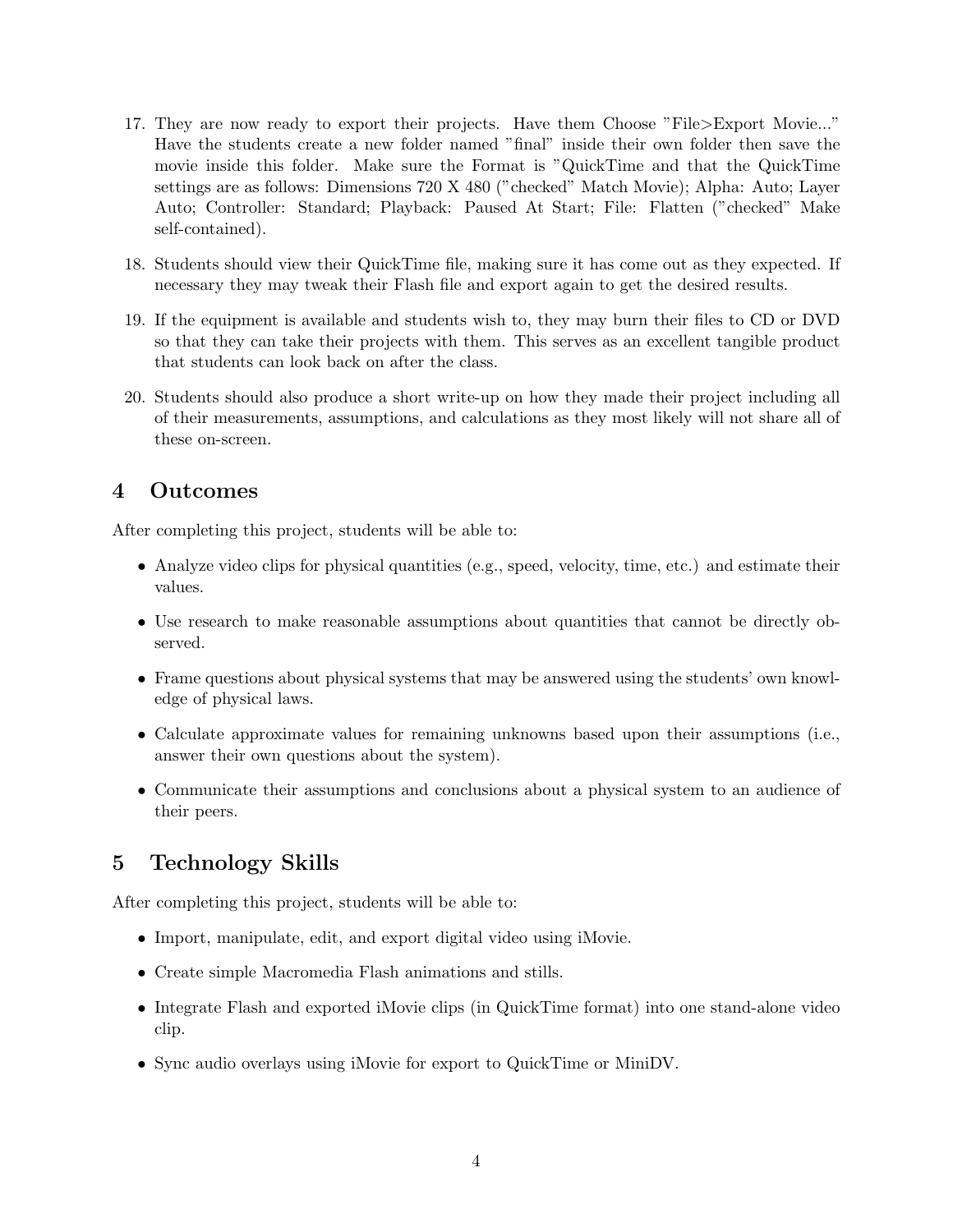#### 6 Assessment Suggestions

You may choose to further involve the class by evaluating students from a class-developed rubric, based upon items such as production quality, scientific correctness and so forth.

#### 7 Preparation and Duration

This project works well as an end of the term project, tying together previously covered topics. Depending upon the amount of student outside work (e.g., planning and storyboarding), the unit should take about one to two weeks of in-class work.

The time saved through systematic pre-planning on the part of students cannot be over emphasized. Before exporting their iMovie project to QuickTime for integration with a Flash track, students should very thoughtfully plan what their final product will look like and edit their clip accordingly. Students should make use of storyboarding outside of class so that their in-class time with technology does not have to compete with project decisions that could have been made beforehand.

#### 8 Tools and Resources

- Video Clip: VHS, DVD, MiniDV, QuickTime, or DV Stream
- Hardware: Macintosh computers. For VHS and DVD clips only: Playback device and analog to digital converter (RCA or S-Video to Firewire)
- Software: iMovie. Macromedia Flash MX
- Internet:  $\langle \text{http://www.phylm.org>} \land \text{step-by-step on-line tutorial for instructors and stu$ dents, including animations, technical tips, and mockup project examples.
- Internet search engine such as:  $\langle \text{http://www.google.com>}$
- Copyright information and guidelines: The Educator's Guide to Copyright and Fair Use <http://www.techlearning.com/db area/archives/TL/2002/10/copyright.html> Copyright 101 for Educators <http://www.techlearning.com/db area/archives/WCE/archives/copywes.html>

#### 9 Prerequisite Skills

Students must have a good deal of familiarity with physical laws and problem solving in order to frame and answer questions about the systems in their video clips. A good coverage of mechanics is strongly suggested.

### 10 Facilitation Tips

You may wish to prep students by including questions about movie scenarios in tests prior to this project. For example, you may ask a question about what would "actually" happen if the car in a movie tried to jump the canyon assuming a D meter wide gap, a speed of  $V$  m/s, and an incline of only X degrees. Additionally, encourage students to use each other as resources for tech help.